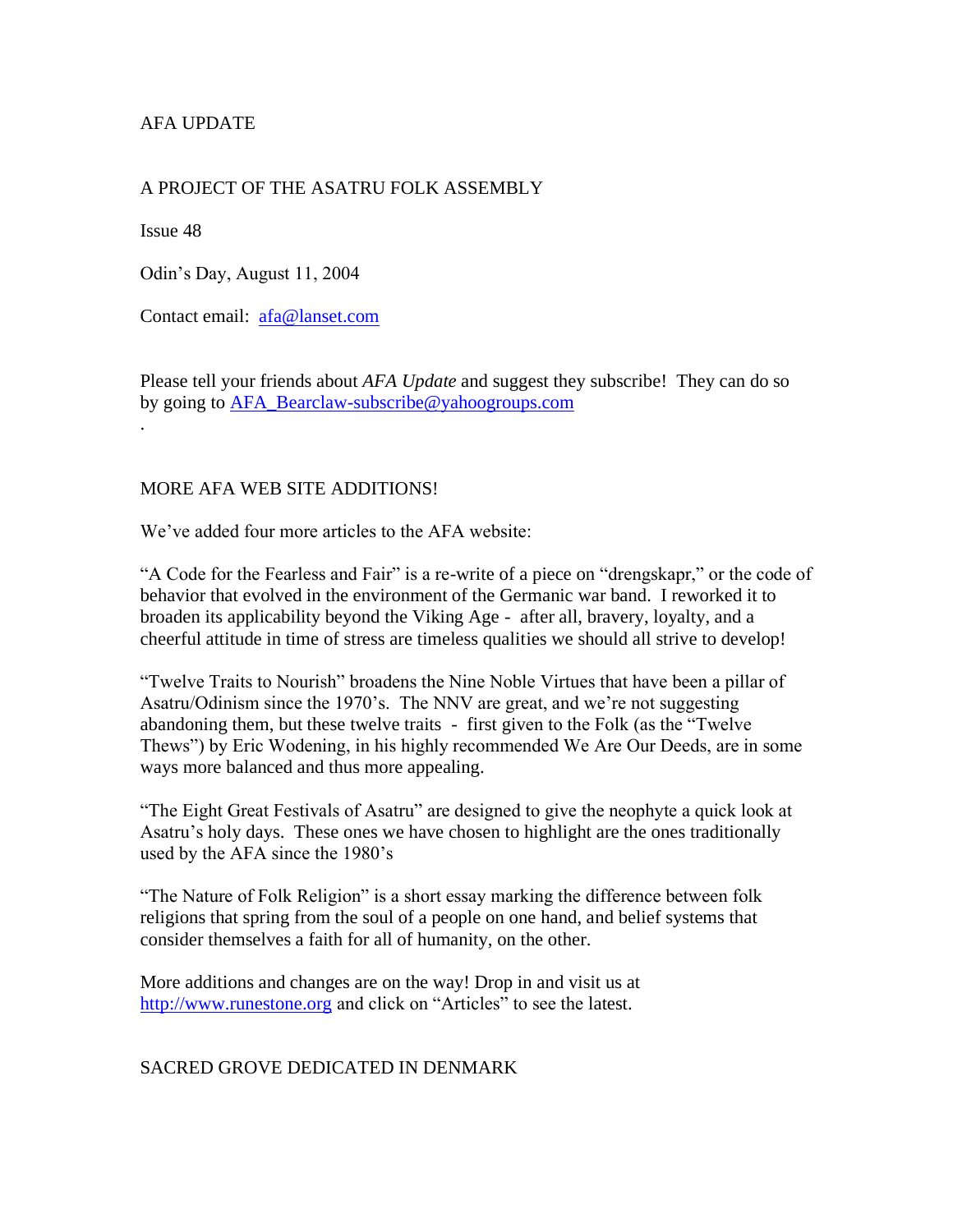According to the Copenhagen Post, Asatruar in Denmark have acquired property near the town of Silkeborg for use as a sacred grove.

The grove, about12 square kilometers in area, will become the first site in the country consecrated to our deities.

The woodland was purchased by seven members of the Asatru-affiliated Yggdrasil congregation. Group spokesman Ivan Schultz told a daily newspaper that members of Yggdrasil were in the process of clearing up the woodland in preparation for rites.

"Although the forest will be officially dedicated in May, we needed to commemorate it as a holy place right away. So we made some sacrificial offerings and buried them in order to make contact with the gods and protect this holy place," Schultz told the newspaper.

Congratulations to our co-religionists in the land of the Danes!

# ODIN LIVES! SPONSORS CONCERT IN OHIO!

*Odin Lives!* Radio is please to announce that Väsen will be appearing in the Holland Theater, Bellefontaine, Ohio, on Monday, September 20th, 2004 at 7pm EDT.

Väsen is \*the\* premier Swedish folk music ensemble. Featuring Olov Johansson playing the Swedish keyed fiddle (nyckelharpa), Roger Tallroth on guitar, Mikael Marin, viola and percussionist André Ferarri, Väsen helped launch the Nordic Roots revival in Scandinavia and the United States.

Tickets are only \$15 in advance, and can be purchased directly from *Odin Lives!* Radio by visiting the events page at:

<http://www.odinlives.org/events.html>

# HILL OF TARA THREATENED

Tara, seat of the kings of Ireland and the veritable soul of Ireland itself, is threatened by plans to build a major motorway through the area. A large number of archeological sites will be immediately impacted by this decision, and a floodlit 34-acre highway interchange will be placed half a mile from the sacred hill itself.

You can do something about this really bad idea by going to [http://www.taraskryne.org/indexmain.html,](http://www.taraskryne.org/indexmain.html) run by the Tara-Skryne Valley Campaign.

The next item in this AFA Update is all the more interesting in light of this news…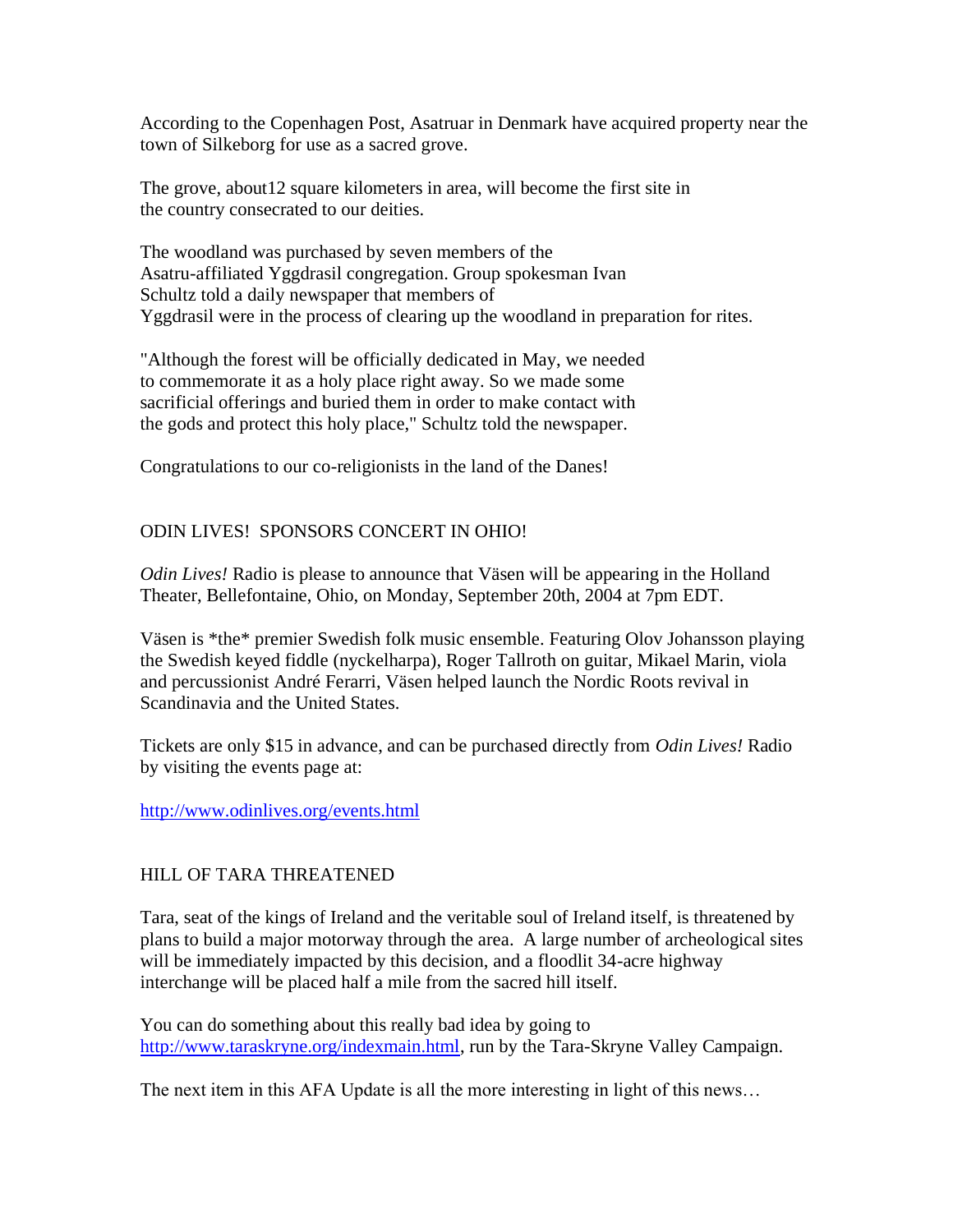## BOOK CLAIMS IRELAND WAS ATLANTIS

A new book says Ireland and Atlantis were one and the same.

The claim is made by geologist Ulf Erlingsson in his book 'Atlantis from a Geographer's Perspective: Mapping the Fairy Land', who is to visit Ireland on August 11 to 13.

In his book Erlingsson bases his evidence on Plato's description of Atlantis which, he says, matches Ireland perfectly. Statistically, the scientist claims, the probability is over 99.98% that Plato was describing Ireland.

Erlingsson says: "Just like Atlantis, Ireland is 300 miles long, 200 miles wide, and widest over the middle. They both feature a central plain that is open to the sea, but fringed by mountains. No other island on earth even comes close to this description."

"What has led most students astray is that Atlantis sank in the sea", says Dr Erlingsson.

"It is an 'Atlantic myth' all right – but a myth from, not about, Atlantis".

"The island that sank was Dogger Bank. It was struck by a disastrous flood-wave around 6,100 BC, and now rests deep under the waves of the North Sea."

In the book, Dr Erlingsson shows how the Atlantic Empire probably can be associated with the megalithic monuments of Europe and Northern Africa. Their geographic distribution matches the extent of the Atlantic Empire as Plato described it.

The Atlantean capital can be connected with Tara, the legendary seat of the high king of Ireland.

The temples of Poseidon and the ancestors match up well with the so-called passage tombs of Newgrange and Knowth, in the Boyne valley.

They are the oldest roofed buildings anywhere in the world.

Erlingsson has a Ph.D. in Physical Geography from Uppsala University.

#### IMPORTANT DATES

August 21 (approximately) - Freyfaxi. Late August was the time for a harvest-related holy day celebrated in some parts of Viking Age Scandinavia. In modern Asatru, this date has been named Freyfaxi, after the horse of the Vanic deity, Frey. Freyfaxi centers around the stallion as a symbol of fertility for the coming harvest.